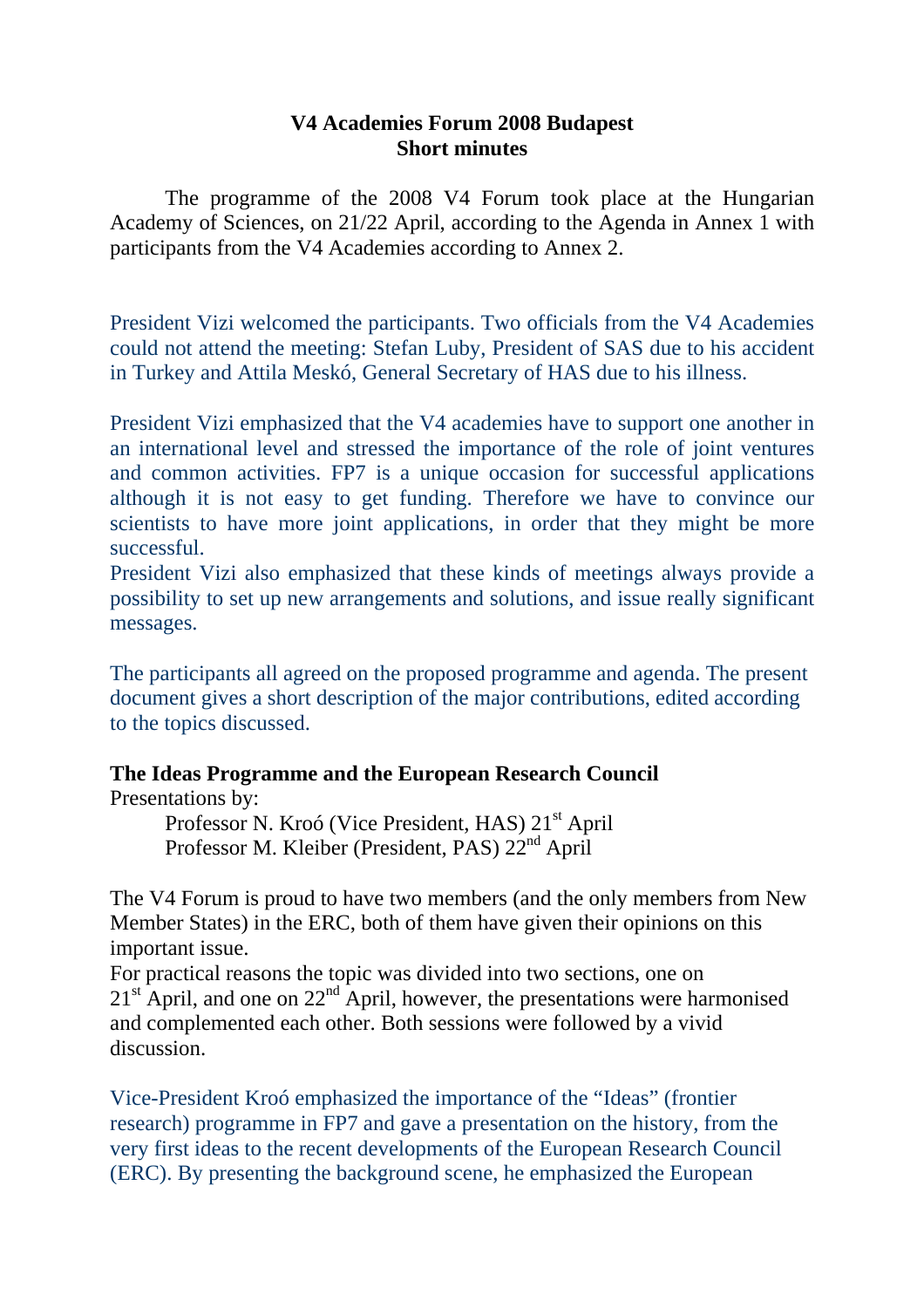tradition in excellence, the need for new talents, and the role of ERC in revitalizing the concept of the ERA.

The fact that the ERC came into being and is part of the Framework Programme is in itself a very significant result. The operation of the Council started officially in February 2007 but unofficially it was already working in 2006. Vice-President Kroó said that he was optimistic about the future, as ERC is constantly improving its working methods, learning from the lessons of the successive rounds of calls for proposals.

However, the fact that it is part of the Framework programme also implies that it has to work following the heavy bureaucratic rules of Brussels and would need more independence to increase efficiency.

He explained the organisation and the role of the interdisciplinary panels, and pointed out that the best performers so far are from the founding member states and only 5% of the grantees are from the new member states. In contrast to the heavy oversubscription for the grants for young scientists the number of applications in the senior field is surprisingly low.

He reminded that ERC may create a new, special type of brain-drain: when the research grants are spent abroad. On the other hand he pointed out that the ERC offers grants for researchers from all over the world as long as the research is carried out and the money is spent in Europe. This would hopefully act as a reversed brain-drain.

He encouraged the scientific communities of the participating academies to continue to exchange ideas and make joint efforts to participate in further improvements of the practical mechanisms of the JRC.

A short discussion followed on the European priorities, whether they really exist, and what the function of prioritising is.

Professor Kroó assessed that science policy in Europe is not strong enough. He also argued for increased synergy between research policy and the use of structural funds.

President Vizi pointed out that the greatest weakness in the EU is that we are very bad at putting basic sciences into practice. We should concentrate more on frontier research programmes and improve on the lack of infrastructure. President Paces pointed out that people are discouraged by the low success rate of the applications in the EU Framework Programmes, especially in calls of the ERC, and that this message does not improve the image of ERC.

The discussion followed on the differences between senior and junior applications, and the assessment of the investigators based on scientific performance and on publication activities. The assessment of the new idea of the investigator during the evaluation, especially its novelty and its weighting remains an open question. The conclusion was that it will be very difficult to get rid of old habits.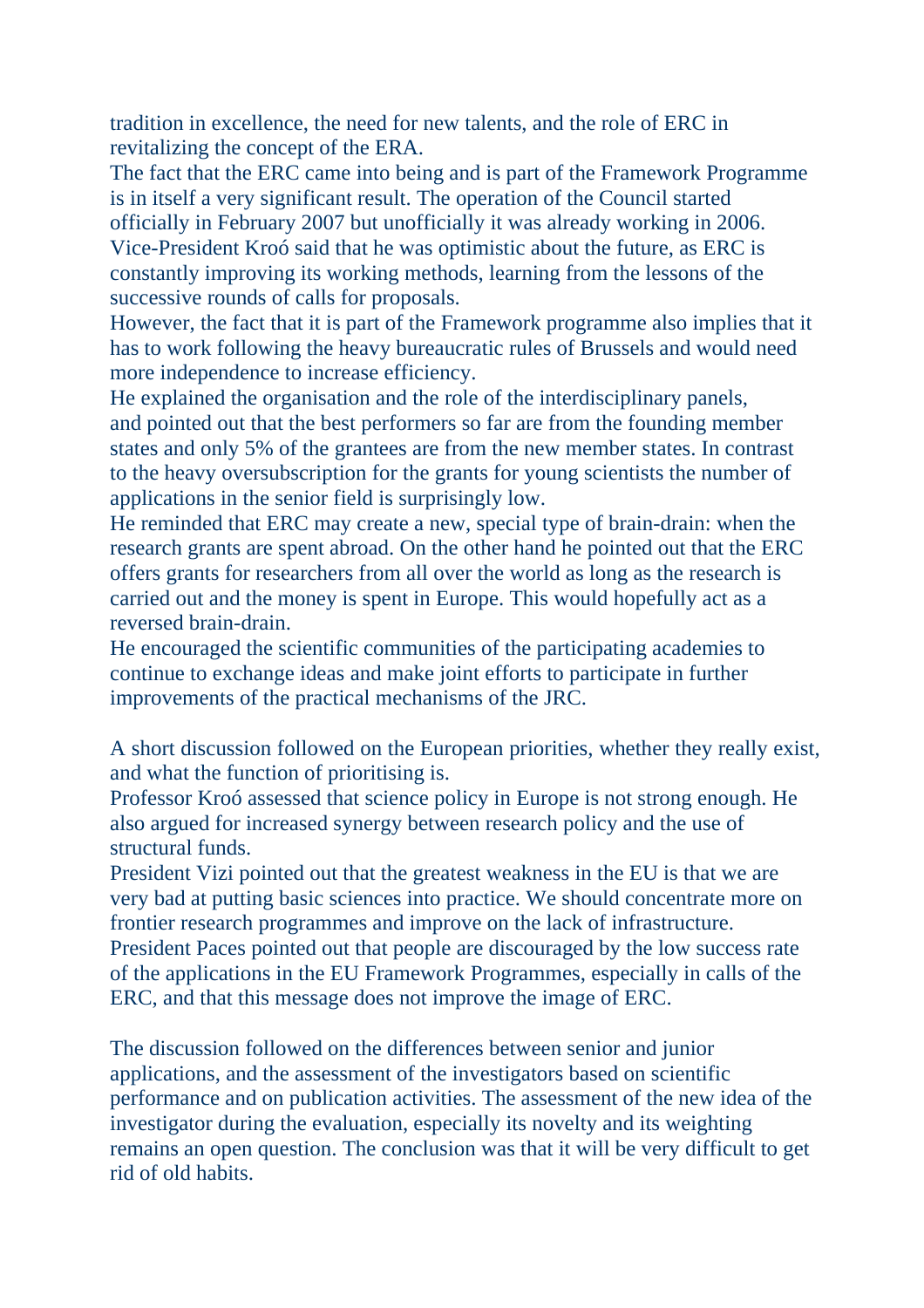Several participants complained about the unjustified amount of bureaucracy researchers have to deal with, especially in Brussels, and they all agreed that it has to be reduced. President Kroó mentioned that Commissioner Potocnik is a strong supporter of this issue and might also help the ERC to become more independent.

President Kleiber continued the elaboration on ERC with highlighting the novel features and some critical aspects.

By the time of the presentation the evaluation of the proposals has developed to an established system, which was briefly presented. Only the best proposals from the best investigators had a chance to be selected. Many of the topics fall beyond classical academic classifications. The structure of the evaluation panels is innovative, it is not discipline-oriented, but rather problem-oriented. The panel structure of ERC was sent to many Pan-European organisations for revision. This kind of approach was well-received even among universities, and on a long term might even have effect on their curricula. However, panels have very different internal rules and procedures, which may evoke serious problems in practice. Initially, the Council decided to grant full autonomy to the panels, which ended up with putting in question the coherence of the procedures. The question is whether they should limit the autonomy of panels or should they leave the autonomy of top scientists participating in the panels. Another question is whether they want to spend money on having overseas panelists massively in order to increase objectivity.

ERC places no constraint on the number of people or institutions in a project but statistics show that 8000 out of 9000 applications belong to one single institution. He confirmed that ERC has significantly contributed to raising the profile of frontier research, which is absolutely essential to increase competitiveness. Researchers are welcome from all over the world if they decide to carry out their project in the EU.

One of his observations was that ERC should have a much larger budget, this must be negotiated within the budget of FP7 at EU level. At present it is 15% of FP7 budget, the question is, whether they should aspire to have more or let it stay as it is now. This is a very sensitive issue. The other observation was that the Executive Agency was not created in time to deal with all the technical problems.

However, the major problem is the general disappointment with the low success rate. For our region the low success rate is particularly painful.

He pointed out an interesting secondary effect of the creation of ERC, namely that the EU Commission often asks for the opinion of the ERC on matters less closely related to frontier research funding, because of the easy availability of the highly qualified think tank. According to its terms of reference the ERC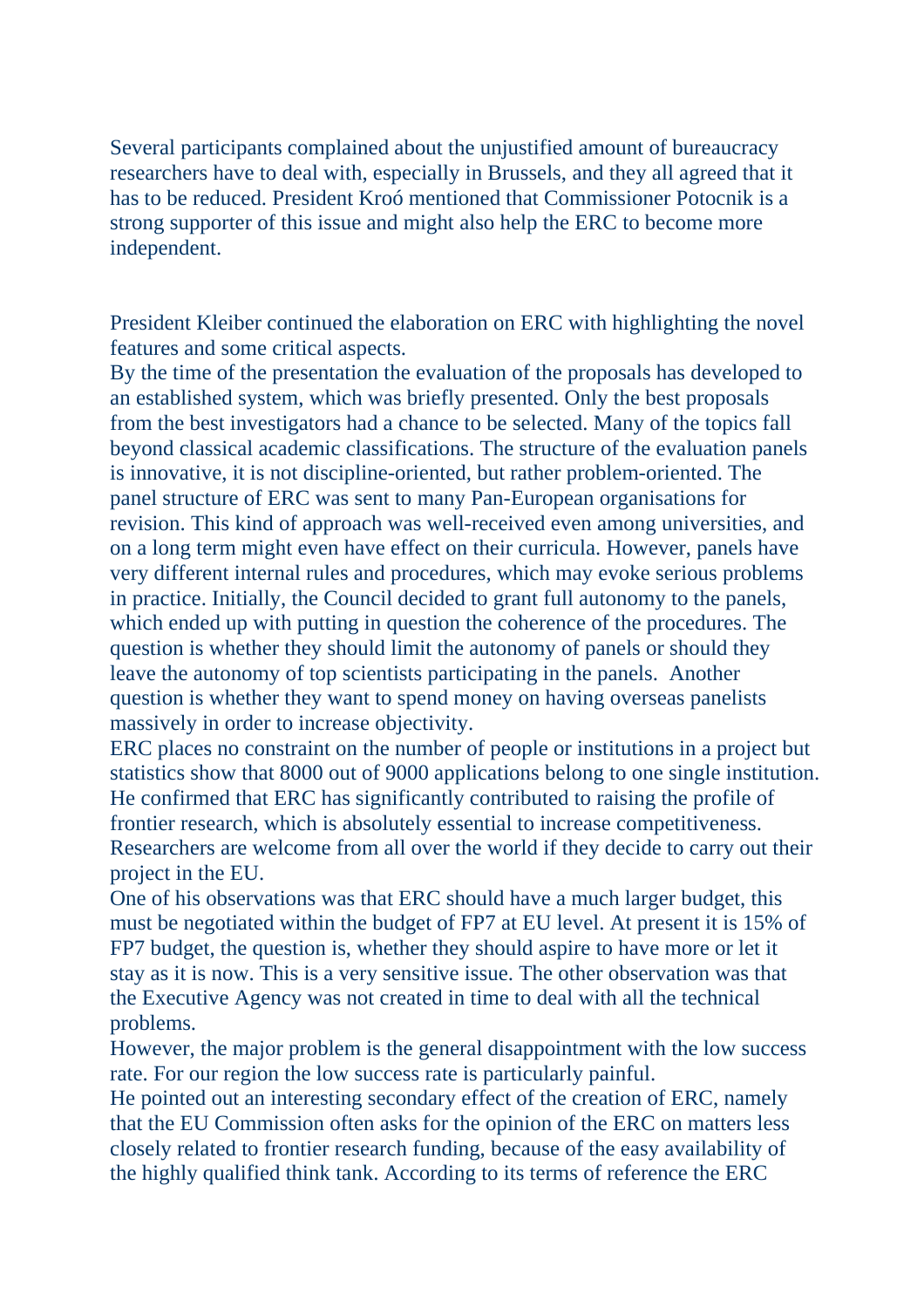should concentrate on finding the best solutions and offer fair and objective judgement of funding frontier science, but on a longer run it might even have a larger role.

A very positive example is that some countries decided to fund with national money the projects that got high evaluation scoring by ERC but did not finally get the funding. The participants agreed that each country should consider this practice because ERC projects are evaluated thoroughly in a very sophisticated way.

In the following discussion President Paces said that scientists have mixed feelings about ERC because of the low success rates. The right message to send out would be that the success rate is going up, the amount of money is increasing, because once the success rate goes below 20% the message is counterproductive. President Kleiber agreed that ERC is sending out two disturbing messages: there are too many applicants, but at the same time the success rate is too low.

In an accompanying presentation Attila Zsigmond from HAS presented the initiative to encourage young researchers of HAS within the Starting Independent Research Grant scheme. Out of the 180 submitted proposals, 67 were from HAS, of which 6 were invited for the second stage. A total of 33.5 Million Forints of prime was granted, with amounts corresponding to about 2000 and 4000 euros (Stage 1 and 2 resp.) which can be used for further scientific work or for participation at scientific conferences.

#### **World Science Forum 2007- 2009**  E. S. Vizi - HAS

Encouraged by the success of the World Conference on Science organized by UNESCO and ICSU in Budapest, the Hungarian Academy of Sciences initiated a series of events "World Science Forum" taking place biannually in Budapest. President Vizi gave an overview of the previous fora (themes, lecturers and attendants) and gave details on the 2007 Forum. The principal theme of WSF 2007 was Investing in Knowledge: Investing in the Future. Over 400 scientists, decision makers and politicians participated at the Forum, from over 60 countries. The forum is on the way to become "the Davos of science", it is for science leaders, what the World Economic Forum is for the world's industry leaders. The participation of the Croatian, Greek and Austrian as well as the Hungarian presidents of state was a reflection of the fact of their commitment to protecting the environment ("Green presidents") and they anonymously called for an eco-friendly economic growth.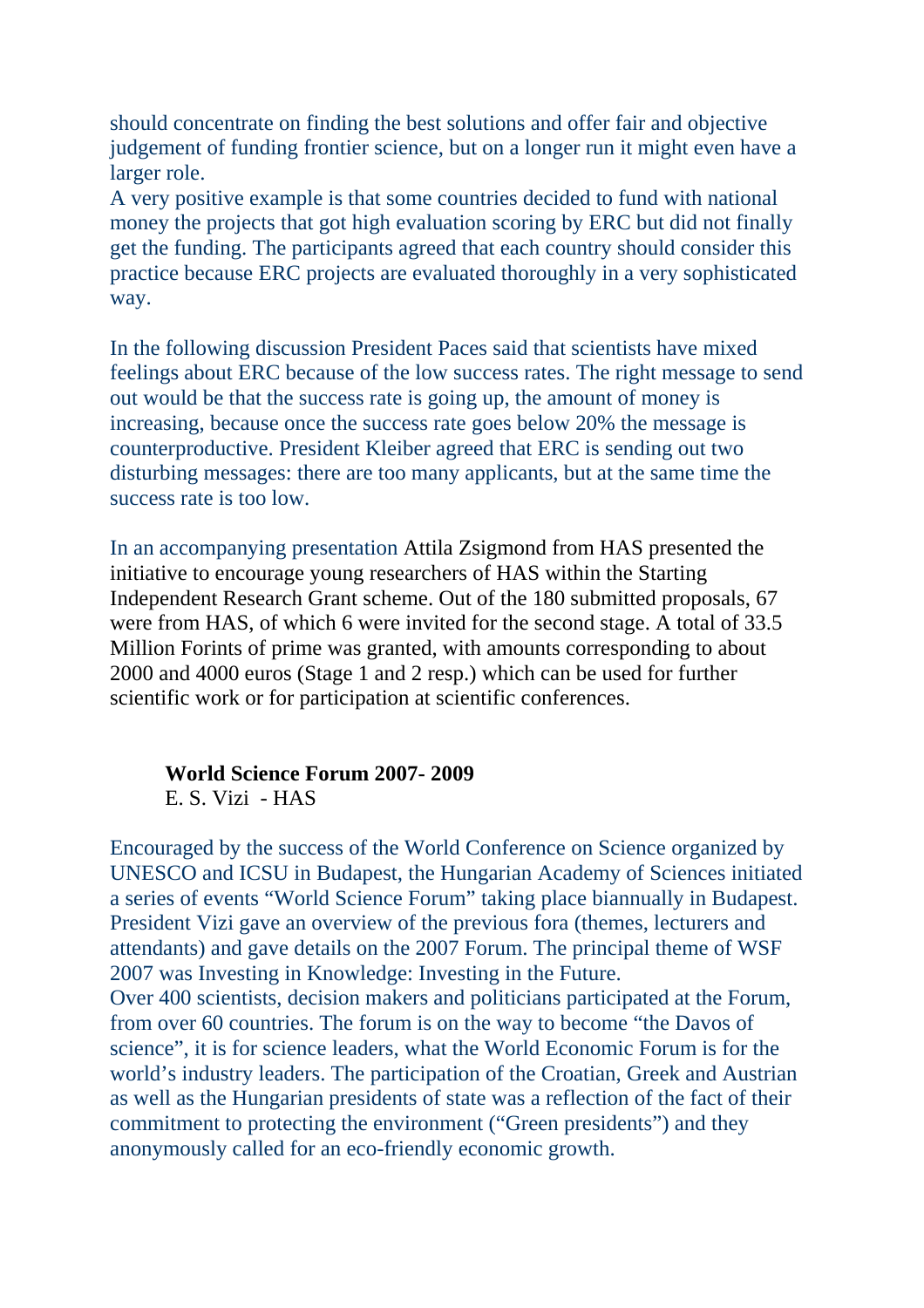The Forum had a massive media coverage including a CNN broadcast (two times a 1-minute report about the conference).

President Vizi finally announced the Fourth World Science Forum, and invited the leaders of the V4 Academies for participation. The forum will again be organised by the Hungarian Academy of Sciences in partnership with UNESCO and ICSU, and will be held in Budapest on 5-7 November 2009. The forthcoming Forum - focusing on "Knowledge and Future" - will not only mark the tenth anniversary of the first World Conference on Science, but will also look forward and give us a strategic vision of the future of science in the global society of the 21st century. The Steering Committee consists of renowned personalities of the international science and representatives of the organisers The structure and the main elements of the programme will be similar to the previous events: plenary and thematic sessions. A "Looking forward" session will make efforts to look into the future of science and its relation to the society. An important event is the meeting of global fora where the representatives of the most important international scientific organisations and fora can exchange their views. Several satellite events will be held in conjunction with the World Science Forum, among others a global conference on intellectual property rights, the ministerial meeting of the G77+China Group and the meeting of the Israeli-Palestine Science Organization (IPSO). A novelty to the previous fora that the governing boards of the institutes of technology of three important regions – the European Institute of Technology and Innovation, the Consortium on Science, Technology and Innovation for the South (COSTIS) and the International Science, Technology and Innovation Centre (ISTIC) – will hold a joint meeting connected to the Forum

All V4 Academies accepted the invitation to the forthcoming forum in 2009.

**The Non-university Contribution to ERA The Association of Non-university Institutions The future role of academies in ESF**  ASCR – Vaclav Paces

President Paces started his presentation by asking whether it was a good idea to create a European association of non-university research institutions. While the universities have a good representation, a stronger voice is needed for nonuniversity research institutions in the European Research Area (ERA). On the basis of his preparatory negotiations, he suggested that two well recognized research organizations: the European Science Foundation (ESF) and All European Academies (ALEEA) should join forces to work out a common newly defined role. Presently the two organizations think of cooperating more closely because they both feel that their roles are not very well defined and should be reformulated under the ERA. While both organisations reinvent themselves,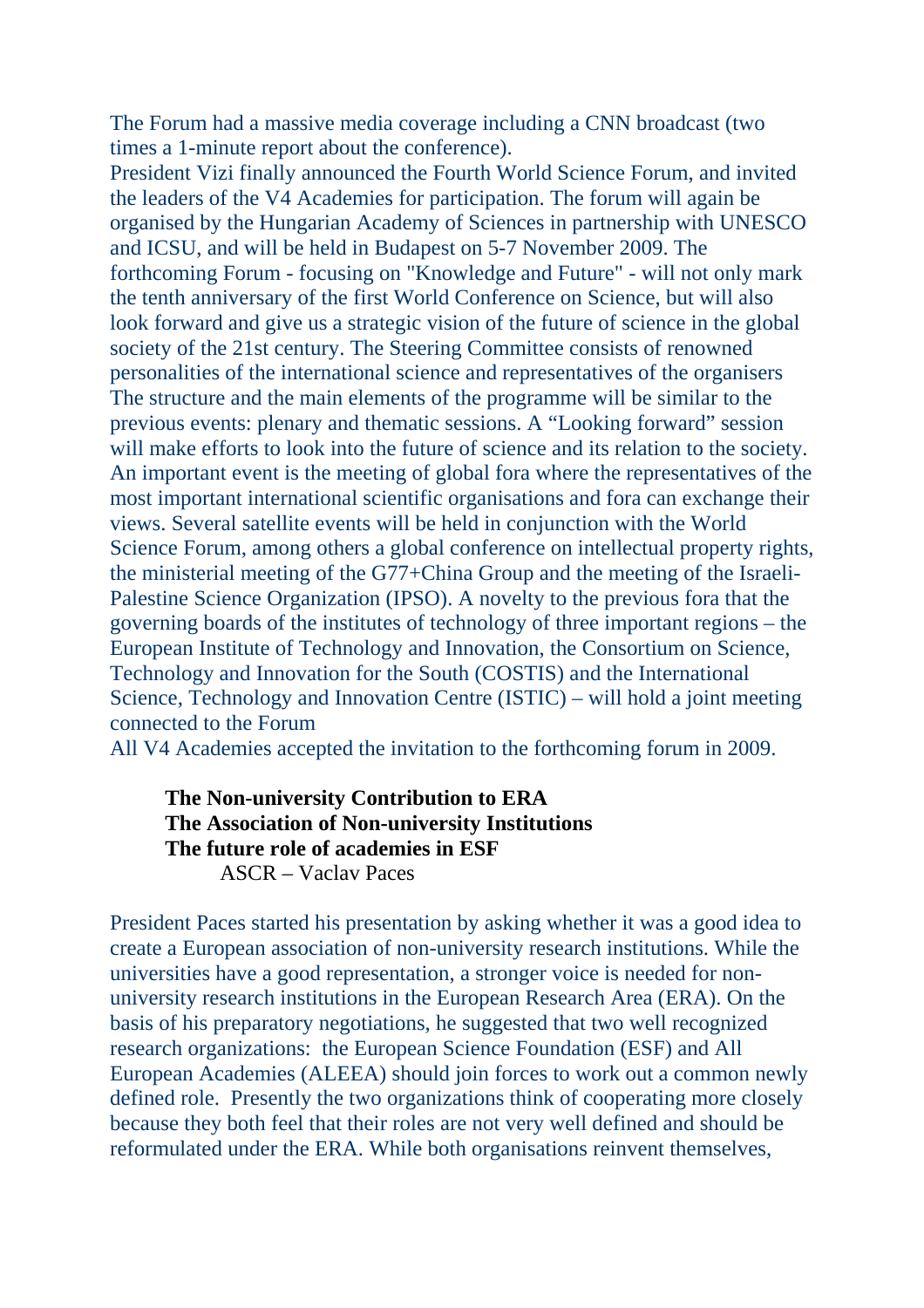they could have a new portfolio of representing non-university research organisations in ERA.

He indicated that he heads of both organisations are going to Prague for further discussions. The V4 academies will be informed about the outcome.

Also, during the EU presidency of the Czech Republic (first half of 2009) there will be a conference on the role of non-university research in ERA in April.

Invitations will be sent to all academy presidents and V4 academies are invited to come with own ideas on how their voice can be strengthened on a European level.

President Vizi raised another question: how the national academies will survive in a unified Europe.

A brief discussion followed on the different types of academies and membership in the V4 countries.

# **V4 Academy Forum – as an initiator of regional activation of social sciences"**

SAS – Dusan Kovac

Dusan Kovac pointed out the traditional isolation of research in the field of social sciences and emphasized the importance of networking and regional cooperation. This could also boost stronger participation in the EU programmes. It is especially important to mobilize young scientists. A networking of teams could be initiated by organizing conferences for young scientists. On behalf of SAS it was proposed to take the initiative and organize a meeting in Bratislava for the V4 academies for the preparation of launching cooperative actions. The preparatory meeting could select possible topics which should preferably be of interdisciplinary nature. The organisational committees should prepare proposals and discussions should take place on this issue.

A short discussion followed on the coordination of activities of social sciences in the V4 academies. They agreed that what they can do is to initiate and organise more multilateral conferences. The topic also occurred that it is always difficult to decide how to evaluate social sciences and humanities correctly. The processus of ESF evaluations for social science and humanities proposals was cited as example and as best practice. Also, the ERIH (European Reference Index for the Humanities) initiative from ESF may have some positive impacts on the standards of evaluation, though the scientific quality of the classified journals is not properly taken in consideration.

## **The common history monograph**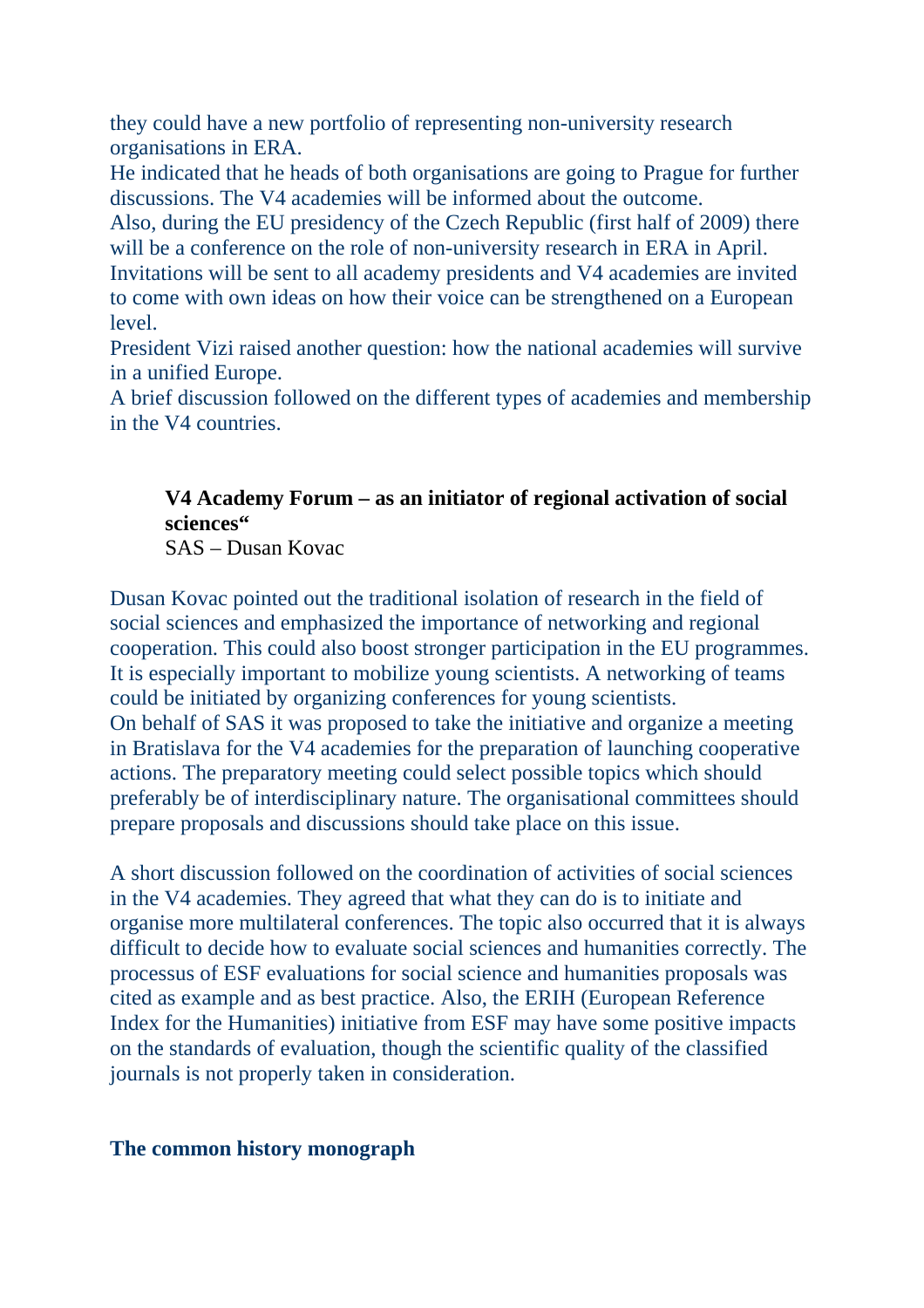A common monograph on the history of the V4 countries has been on the agenda of the V4 meetings since a considerable time. It was decided earlier that the monograph would take the form of separate volumes written by expert of each country, edited according to unified editorial principles. Jan Palous and President Paces urged to discuss the question of publication. Dusan Kovac confirmed that three countries have already finished their part but Hungary has not provided its part. On behalf of the Hungarian experts Attila Pók (Institute of History) gave some explanations and rose some concerns. E.g. the history of Hungary cannot be written without cooperation with Rumanian and Croatian colleagues. Instead of writing four parallel histories he suggested to form various international teams that work on the basic issues in each period. The members of the teams could approach the issues from various perspectives. Another question is whether we want to write about the history of the present V4 states or the history of nations.

Jan Palous suggested to publish the texts that are ready of the 3 countries and leave the volume concerning Hungary out, which was finally accepted.

Professor Marosi asked about the initiative of a historiography of science in the V4 countries after the Second World War. The participants agreed that it should not be pushed too much.

## **Young scientist award 2008**

Vice-President Marosi congratulated the young scientists for the very interesting works proposed. He stated that the criterion of excellence is present in all of them together with a high number of questions raised on contemporary society. They also bear a unique stamp of the problems of the tradition in the V4 countries after the collapse of the Communist rule. They are all characterised by a search for ethic and moral questions and conceive the existential questions of society. They all show a very strong interdisciplinary approach.

During the session the three young scientists gave a brief presentation of their work and received the award diplomas from Professor Marosi. Maciej Maria Gorny from Poland was not able to attend the session due to the change of his flight . However, reference was made to his work by his Czech colleague, since a part of their work was made in the frame of a common project.

In the order of the presentations:

Lubica Herzanova (Slovak Republic) Old age and ageing in autobiographies (comparison - Bratislava and Vienna at the end of the 20th century)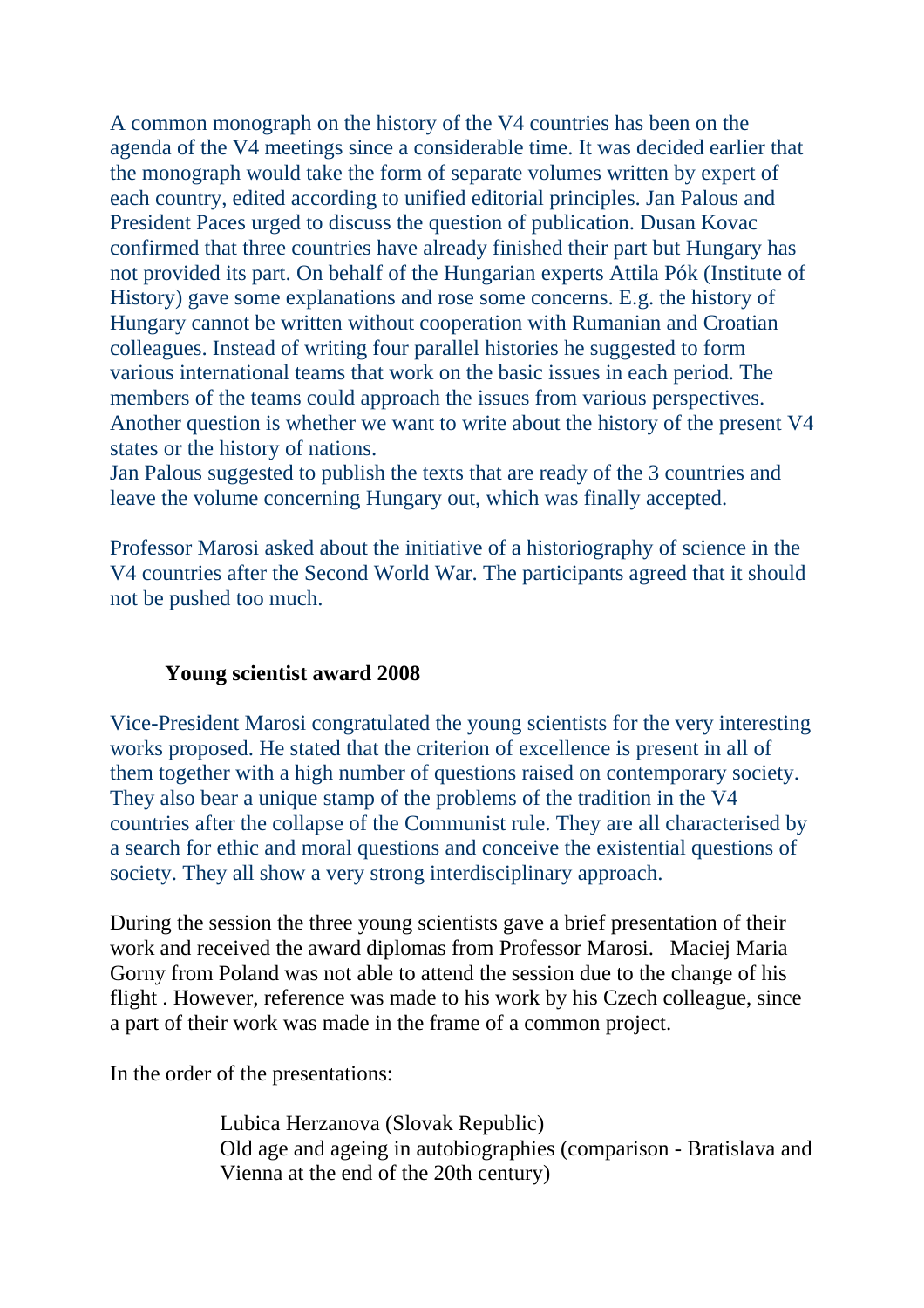Michal Kopecek (Czech Republic) "History of Modern Political and Social Thought in East Central Europe. A Research Agenda"

András Fejérdy (Hungary) "Anticommunist Christian Unity Front" Communist Church Policy and the Second Vatican Council

The participants discussed the thematic topic for next year's young scientist award: Csaba Pléh proposed neuroscience because it is a booming field in all of the V4 countries.

After a short discussion the theme was changed to "Neuroscience and Related Behavioural Sciences".

## **Update on the European Institute of Technology**

 A. Nikodémus - Hungary, Ministry of Economics and Transport PAS – M. Kleiber President

The participants of the forum introduced the applications of Wroclaw and Budapest for the location of EIT, presented the background and outlined the advantages of both locations.

President Kleiber stressed that wherever the EIT will be, the V4 countries will all try to collaborate because it will be to the advantage of everyone. President Vizi pointed out that no direct financial benefit would come from the EIT but it would provide some benefits like access to hot information for local science.

The participants also agreed that the V4 countries have the same problem concerning the decreasing number of students. The researchers have identified this problem long ago but politicians chose not to talk about it. Now they have to.

#### **Declaration**

The participants unanimously agreed on the proposed text concerning the EIT.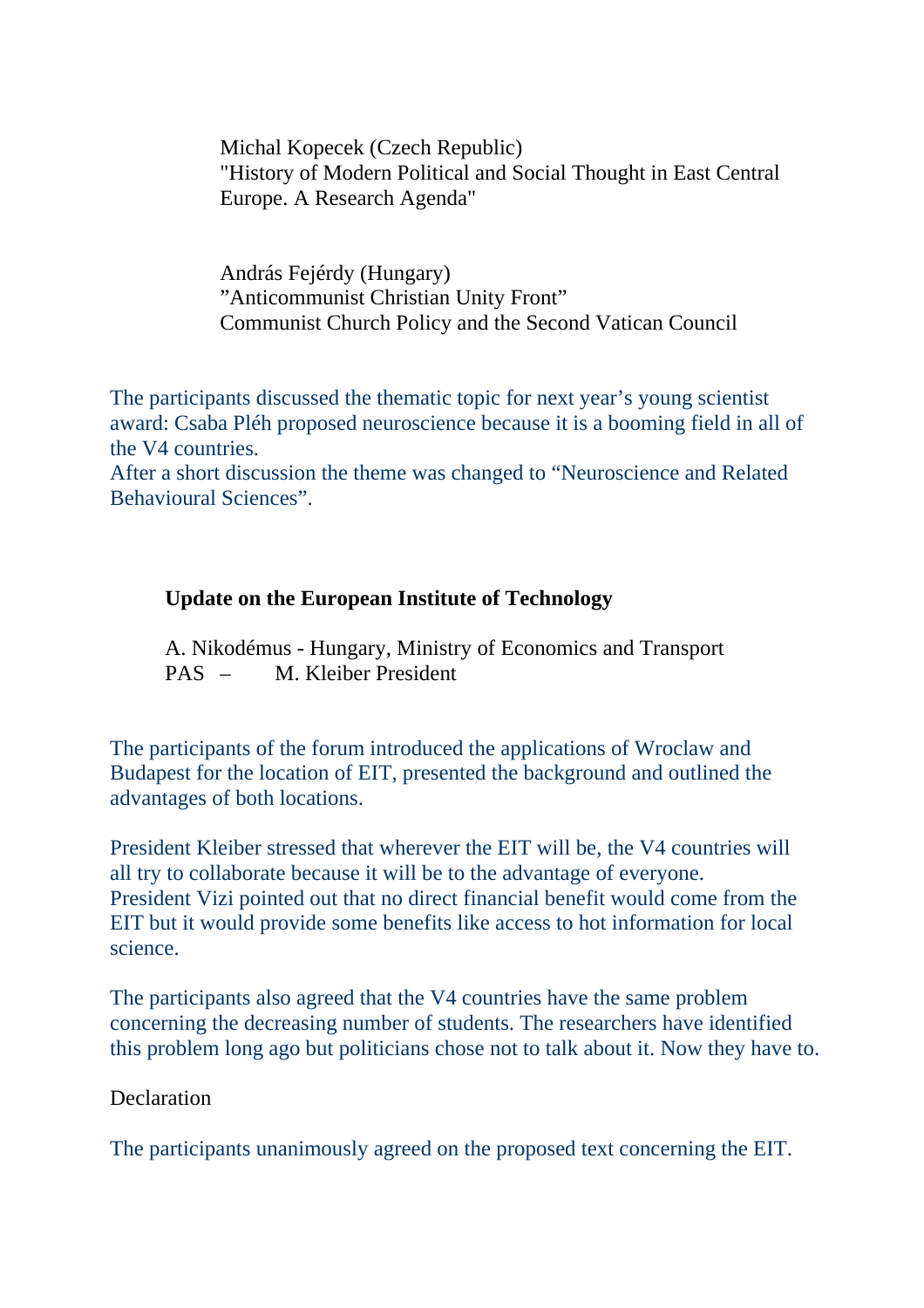The agreed text was circulated to the participating academies and finally accepted with slight modifications (Annex 3).

#### **Central European Virtual Think Tank**

PAS - Michal Kleiber, President

A discussion was initiated concerning the role of academies in relation to policymaking. Academies of sciences and humanities are solely committed to scientific excellence and independence, therefore they are predestined to take up an advisory role to their governments, parliaments and their societies on major science-based issues of significant societal importance. The discussion was aimed at finding out how much the participating academies are involved in such activities, what structures are currently in place in the four countries, and if common actions like setting up a "virtual institute" of the 4 participating academies could be taken up.

The participants agreed that there are many issues on which the academies could advice the national parliaments and they should communicate the already existing materials in a more effective way, and send them to the government. Jan Palous mentioned that the Royal Society in Great Britain initiated a pairing scheme: the members of Parliament formed pairs with scientists and they explained their problems to each other. It was a success therefore the scheme should be propagated to other parliaments in Europe.

President Vizi explained that in Hungary the Academy is an official advisor of the Parliament but it never actually gives advice. In case of very important or controversial questions HAS formulates an opinion of about 30 pages. In a public survey measuring the credibility of institutions in Hungary HAS came first, and the government was on the 16th place. It means that the average Hungarian citizen gives credit to the Academy, but of course HAS is very cautious about giving opinion.

President Paces pointed out that it is the duty of scientists is to inform the public and push the governments into a certain direction. He enumerated some issues on which all academies have to provide opinion to their governments like GMOs, nuclear energy, HIV, stem cell research etc. He referred to existing materials from European organisations like EASAC, EMBO etc. that are well suited for the purpose, and just need to reach the necessary audiences.

Fedor Ciampor pointed out that although everyone talks about "knowledgebased society", governments never actually ask the academies for advice, and if advice is given voluntarily, it is hardly ever followed.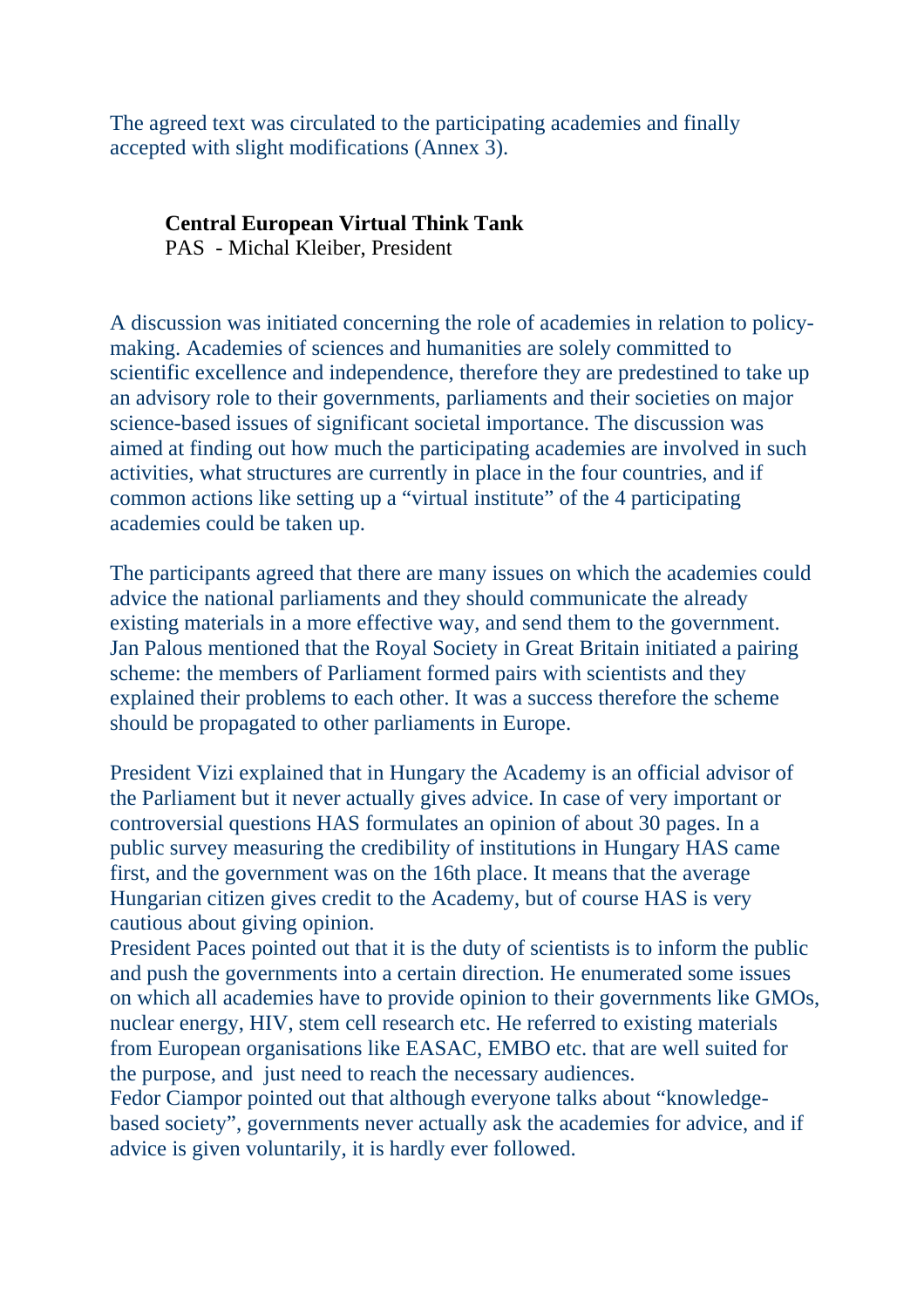President Kleiber concluded that the least the V4 academies could do is to exchange opinions on the most important questions and inform each other about actions taken and their statements. Dusan Kovac asked for a more concrete proposal that could be discussed by correspondence before next year's meeting.

## **The Central European Journal of Social Sciences and Humanities**  ASCR – Martin Steiner

Martin Steiner stressed that the initiative on the Central European Journal of Social Sciences and Humanities has established itself and is presently in a strong position. He presented a compilation of the Editor in chief of CEJS, Jacek Kornacki to the participants. The database is referring 212 scientific journals and has more than 8200 abstracts in the records. As an outreach, a Latvian Journal is also contributing, and negotiations have begun with Estonia and Ukraine. The Hungarian participation was criticized and further efforts were asked for. He also asked for support for the next year's editorial board meeting. Such meetings have proven to be useful, e.g. at the last meeting a unified abstract template was discussed.

The participants agreed that it would be utopistic to publish full scientific texts in English originally written in national languages but the national journals should at least have English summaries.

President Paces stressed the importance of local and regional scientific journals and books written in the local language. These publications should not be excluded from important lists.

President Vizi pointed out that English functions as a lingua franca and it is currently a hot issue at HAS. We should at least try to translate the summary of the most important scientific publications.

## **Closure of the meeting**

President Vizi expressed his belief that the V4 academies will play an even more important role in the economy and sooner or later the role of academies will be recognised. He stressed the importance and advantages of further frequent information exchange. In view of the forthcoming academic elections he said good-bye to the participants in his capacity as president, and wished them further success in their work.

President Kleiber pointed out that the forthcoming meeting of the V4 academies will be organized in Poland, in the course of 2009 (spring), the timing and the location will be communicated later.